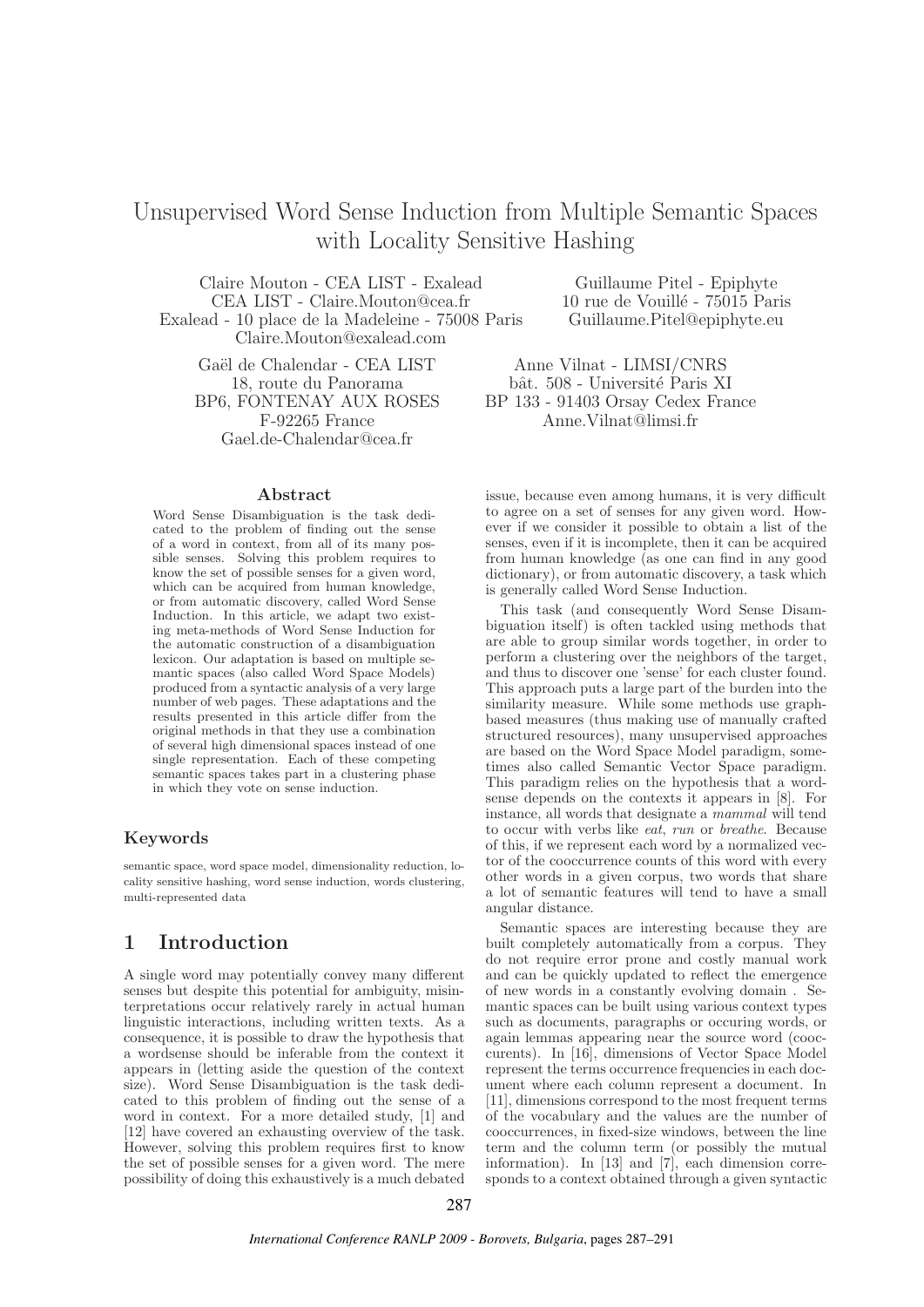relation and the value is their cooccurrence frequency.

With these semantic spaces where each word is represented by a vector from which is derived a measure of similarity with other words, similar words can be grouped together Senses of polysemic words can be induced from various term selections. In [10], clusters are built in one step from the full vocabulary, each word may appear in several clusters. These clusters represent synonym classes and senses of words belonging to several clusters are thus discriminated. [17] approach consists in clustering all the occurence contexts in a corpus of each word for which senses are being learned. Finally, some systems like [4], [20] or [6] cluster cooccurrents of the words they want to distinguish the senses and [14] cluster the nearest neighbors in the semantic space.

Our work largely follows [14] as we also group nearest neighbors but differs from it as we dispose of a panel of different semantic spaces (built on different syntactic relations) with different specificities that we combine, instead of using a unique semantic space.

Section 2 of this paper details the conception of the semantic spaces we use. We present in Section 3 the method of dimensionality reduction we use. Section 4 describes the clustering methods developed to take into account differences between spaces. Finally, Section 5 gives perspectives on the results and some directions towards future works.

## 2 Description of the semantic space

Semantic spaces we use for word sense induction are issued from the work of [7] . The semantic spaces are built using the results of a large scale syntactic analysis. When we extracted them for our work, the French corpus on which this semantic space is built was made of two millions urls of French language pages on which a syntactic analysis (including lemmatization) was processed using LIMA, the CEA LIST natural language processing system [2].

This parser is a dependency analyser. Thus it extracts binary relations between tokens, like subject verb, object verb, noun complement, etc. These relations are oriented: for example in the phrase 'advance in NLP', NLP appears in the context of advance for the noun complement relation but advance appears in the context of NLP for the noun complement reverse relation.

The dictionary used to build the matrices (i.e. the semantic space) is made of the 68,000 most frequent words of the French language. To each binary relation is associated a distinct matrix that registers the cooccurrence frequencies of these 68,000 words through the given relation. In order to be able to take into account the information given by all words, even the rare ones, we work with mutual information matrices computed from the frequencies matrices. Mutual information is computed according to the following formula, where  $P_i$ is the probability of occurrence of the term described by line i in any context of the given relation,  $P_j$  is the probability of occurence of the context defined by column j, and  $P_{i,j}$  is the probability of cooccurrence of the term  $i$  with the context  $j$  in the given relation.

$$
MI = log(\frac{P_{i,j}}{P_i * P_j})
$$
\n<sup>(1)</sup>

The same process is applied on reverse relations and on cooccurrences in fixed-size windows (5, 10, 20). Finally, we obtain 71 sparse square matrices of 68,000 dimensions. We will see later that these matrices contain different and complementary kind of information.

## 3 Approximative KNN

Given the size of these matrices, it is highly desirable to perform a dimensionality reduction before using them for nearest neighbor search and clustering. A linear Principal Component Analysis method such as Latent Semantic Analysis [9] would have been an alternative if not for the original dimensionality of our data and the quadratic  $(O(n^3))$  complexity of the underlying Singular Vector Decomposition. On the other hand, Random Indexing [19] while more scalable, was not a real option because of its reported low quality. We chose to use Locality Sensitive Hashing which is supposed to be more scalable than LSA and whose quality was still to be tested on complex tasks. [3] has defined a family of LSH functions for which the hashed signatures keep their angular similarity for any input vectors pair. [15] has shown that this hashing is particularly well adapted to set up a fast nearest neighbors search method.

### 3.1 Dimension reduction: Locality sensitive hashing

The goal of a hashing is to obtain a footprint smaller than the original signature. Here, we want a function h giving a smaller footprint and respecting the property that if two vectors  $v_1$  and  $v_2$  from the initial space are similar, then the two hashed vectors  $h(v_1)$ and  $h(v_2)$  are also similar. The hashing functions family proposed by [3] allows to approximate the cosinus measure whose efficiency has already been shown for proximities of the elements in word spaces. We outline the method below.

We draw randomly according to a Gaussian distribution d unit vectors  $\vec{r}$ . This drawing provides an equidistributed breakdown on the unitary hypersphere.

Let a family of functions be defined by:

$$
h_{\overrightarrow{r}}(\overrightarrow{u}) = \begin{cases} 0 & \text{if } \overrightarrow{r} \cdot \overrightarrow{u} \ge 0 \\ 1 & \text{if } \overrightarrow{r} \cdot \overrightarrow{u} < 0 \end{cases}
$$
 (2)

Let two vectors  $\vec{u}$  and  $\vec{v}$ , the probability to draw a random vector defining a hyper plane that separates them is:

$$
Pr[h_{\overrightarrow{r}}(\overrightarrow{u}) \neq h_{\overrightarrow{r}}(\overrightarrow{v})] = \theta(\overrightarrow{u}, \overrightarrow{v})/\pi
$$
 (3)

On a number of randomly drawn vectors this probability can be measured. Indeed, the probability that a randomly drawn hyperplane has separated the original two vectors u and  $\vec{v}$  is the probability that the hyperplane has given a different bit for the two hash results for  $u$  and  $v$ . The formula 4 gives this probability:

$$
Pr[h_{\overrightarrow{r}}(\overrightarrow{u}) \neq h_{\overrightarrow{r}}(\overrightarrow{v})] = \text{hamming distance}(\overrightarrow{u}, \overrightarrow{v})/d \quad (4)
$$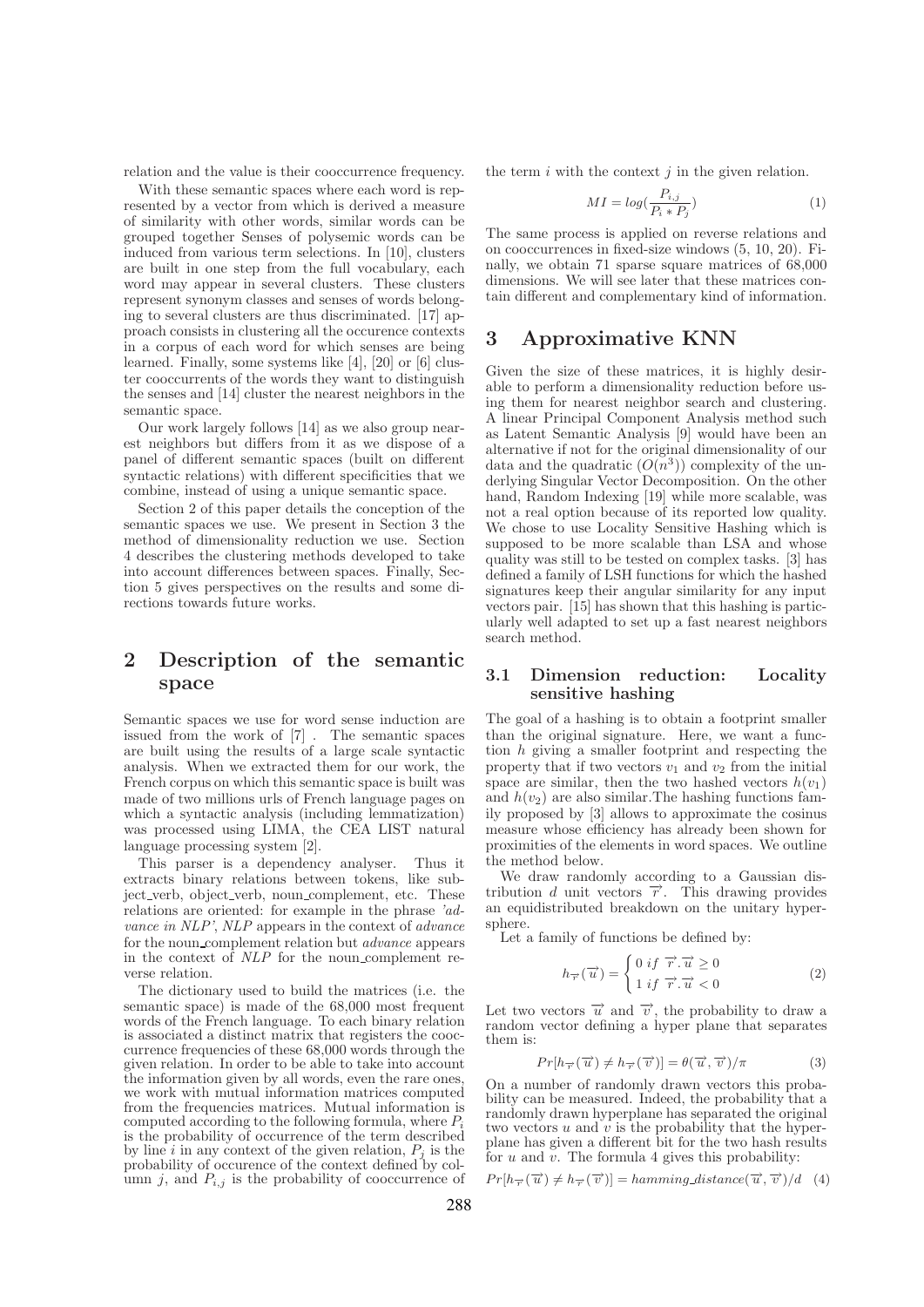By combining 3 and 4 the following approximation is obtained:

$$
\theta(\overrightarrow{u}, \overrightarrow{v}) \approx \text{hamming\_distance}(\overrightarrow{u}, \overrightarrow{v})/d * \pi \tag{5}
$$

### 3.2 Fast approximate nearest neighbors search

A fast approximate nearest neighbor search in a space with a Hamming distance was proposed by  $\lceil 3 \rceil$  and picked up by [15]. The method consists in pulling random  $p$  permutations of  $d$  elements. For each permutation, (a) the signatures are permuted bit by bit, (b) all the elements are sorted following lexicographic order, and  $(c)$  the  $B$  elements closest to the  $n$  source elements which cosine approximation is lower than a given threshold are kept.

We build the list of nearest neighbours words we want to cluster, using the main trends of that algorithm.

#### 3.3 Results

We have been able to compute the list of  $k$  nearest neighbors of polysemous words for each of the syntactic spaces and we see for example in table 1 the results with  $k = 10$  for the word  $vol^1$  in various spaces.

We notice that the nearest neighbors obtained for the word vol are quite different depending on which space is used. Some spaces gather nearest neighbors oriented towards a precise meaning, while others return mixed meanings. uses can be separated into: media type, computers aspect and content and uses, the distinction between spaces remains unclear except for the apposition relation. We observed that these distinctions largely depend on the polysemous word processed: the discriminating spaces, when they exist, are not always the same. Therefore we can assume that each space contains different information which is worth being taken into account.

Our goal is to build sets of nearest neighbors representing different uses. Since automatic induction exploits the contexts of words occurrences in a corpus, various usages of even monosemous words can appear and be discriminated in the same way as different senses of polysemous words would. We thus prefer the term use to the term sense. Depending on the words, spaces discriminate quite heterogeneously their various uses. We propose in the next section a clustering method taking into account the specificity of each space while allowing the inter-space consolidation.

## 4 Word sense induction by multi-represented words clustering

In our approach, we want to cluster the nearest neighbors of a word into several clusters so that each of them represents a sense. We wish to be able to distinguish different clusters as in the manually built example of



Fig. 1: Senses discrimination in the object-verb base

Figure 1. This figure shows a 3-dimensional projection where object\_verb contexts should allow the discrimination of three meanings of the word sens: the sens as the ability to perceive, the sens giving an orientation indication, and the sens giving a semantic indication.

Traditional clustering methods are used on a single vector space, as illustrated in the ideal example above. But we have seen previously that the various spaces emphasized different closenesses. It can be seen for example in table 1) that the object verb relation highlights the semantic proximity on *flying* meaning of the word vol while the apposition space does not highlight it at all, but stresses the proximities of theft meaning. We thus assume that the spaces peculiarities will help to better distinguish clusters of meaning if each of them is separately taken into account rather than considering a global space built by concatenation of all the matrices. To do this, we are guided by Shared Nearest Neighbors clustering algorithms adapted and used by [5] and [6] and by the Hyperlex algorithm developed by [20]. We propose two "clustering by vote" methods.

For each of the parts of speech for which we want to produce senses, *i.e.* noun, verb, adjective, we retain the relevant spaces . For instance when dealing with a verb, we do not consider the complement noun space involving only nouns and we use the reverse object verb space and not the object verb one. We also consider only spaces involving relations between plain words (noun, verb, adverb, adjective). For example, we leave out the relationship between a determiner and its noun.

After experimentation, we choose to cluster the words that appear at least twice in the 30 nearest neighbors of the selected spaces. Let E be this set. The following sections present the two methods.

### 4.1 Method based on the shared nearest neighbors algorithm

This method processed in three steps. First, a number of seeds (not fixed in advance) is extracted. The remaining elements are then assigned to these clusters. Finally clusters whose seeds are too close are joined and elements belonging to clusters considered as too small are reassigned.

The algorithm we propose is based on the [5] SNN algorithm seed selection method for which there is no need to choose a priori the number of seeds. However, experiments give us better results with a direct neighbors graph than with the shared nearest neighbors graph. We then keep the first one. One possible explanation for this surprising result compared

<sup>&</sup>lt;sup>1</sup> which means  $fly$  or steal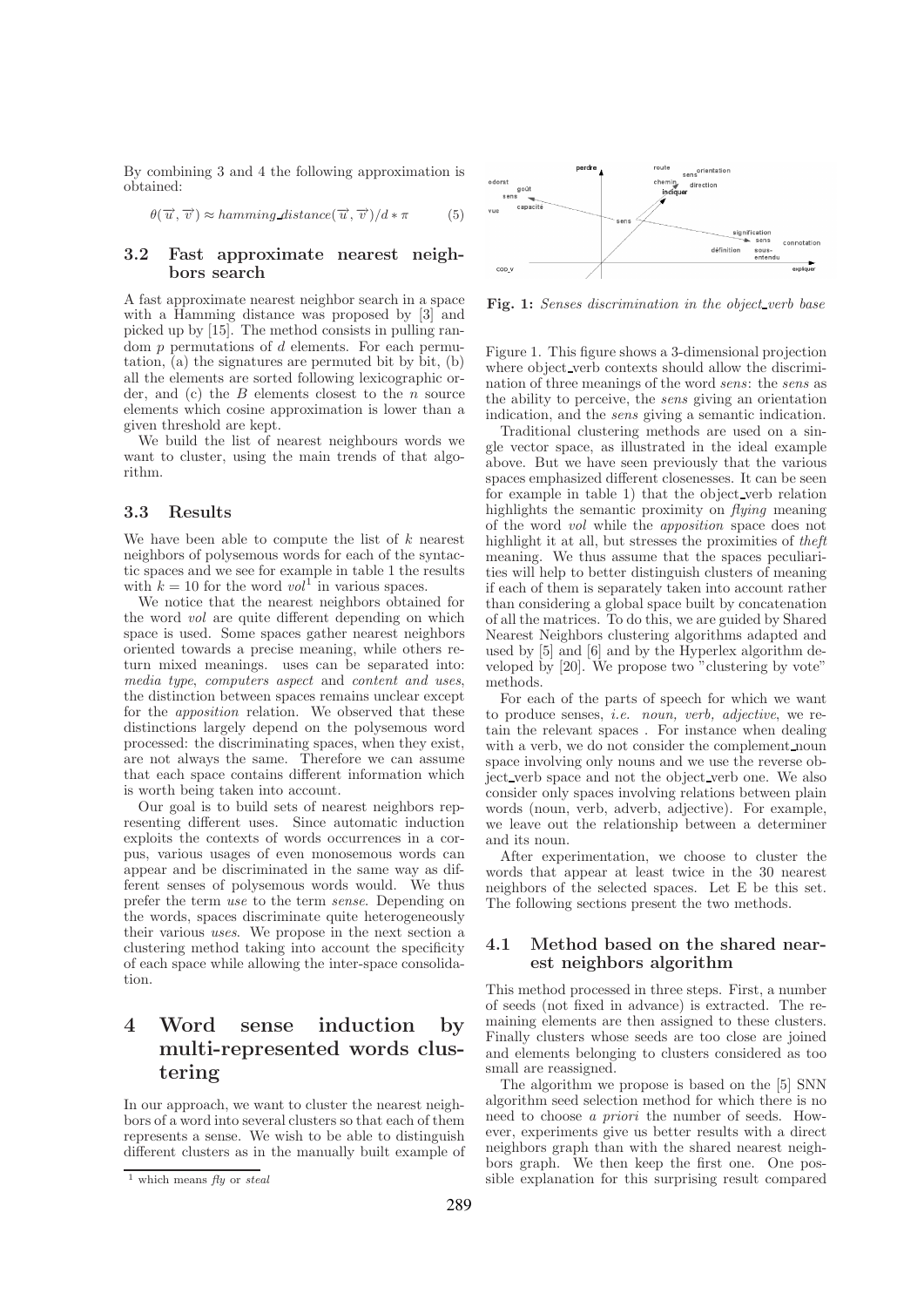| vol | complement_noun    | vol, avion, voyage, retour, course, achat, opération, première, journée, première              |  |
|-----|--------------------|------------------------------------------------------------------------------------------------|--|
|     | object_verb        | vol, voyage, retour, création, attaque, changement, mise, mariage, acte, fin                   |  |
|     | apposition         | vol, meurtre, racket, fraude, chantage, assassinat, homicide, rapine, violence, crime          |  |
|     | apposition.reverse | vol, meurtre, viol, prostitution, rapine, adultère, proxénétisme, idolâtrie, agression, luxure |  |

Table 1: 10 nearest neighbors of words vol

to the results presented in [5] is that we use a small part of the original space elements. There is therefore too few data to use this second level of information. We also retain the idea of defining the seeds using the strong links. The name Shared Nearest Neighbors being no longer relevant, we now refer to this algorithm as MultiNN.

In each space (object verb, subject verb, ...):

- 1. we build the nearest neighbors graph in which each element of E has a corresponding node and every distance between two of the elements is represented by an edge weighted by their approximate cosine distance.
- 2. we define a strong link threshold (eg. 0.2 of the maximum distance in the space) and discard edges whose values are below this threshold;
- 3. for each node in the graph (elements of  $E$ ) we compute the sum of its remaining links.
- 4. if this sum is larger than a certain threshold (eg. 0.3 of the maximum in the space), we say that this is a local seed for this space.

For each element of  $E$ , we know the number of spaces in which it is a local seed. If this number is bigger than a threshold (eg 0.8 of the number of collaborating spaces), then this element is said to be a *global seed*.

We build clusters around each global seed in this way:

- In each space, we remove the elements of  $E$  which have been called global seed.
- In each space and for each element of  $E$ , we store a vote for its nearest global seed (highest approximate cosine).
- We sum the votes on all spaces and assign each element to its most popular seed (possibly several ones in case of equality).
- In each space, if two seeds have a total value exceeding a certain threshold, the space votes for the merging of the two clusters involved.
- If a sufficient number of spaces votes for this merging, the two clusters are merged into one.
- The elements of the clusters considered too small compared to the number of elements to be clustered are reassigned one by one to large clusters.

#### 4.2 Method based on the HyperLex algorithm

We adapt a second method to our multi-representation of words. This is the Hyperlex algorithm presented by [20]. It was originally applied to a list of co-occurrences but in our case we apply it to a list of nearest neighbors.

The the first part of the original algorithm proceeds as follows.

Let  $E$  be the set of words to cluster.

- Take the most frequent element (hub) in  $E$ . If the number of its connected nodes whose weight is below a certain threshold  $\varphi$  is greater than a given number k, this hub becomes the seed of a component.
- Remove this hub and if it has been determined to be a seed, remove also its connected nodes from E.
- Repeat until  $E$  is empty.

In the scope of our multiple representations, we define the distance from any element of  $E$  to the source as the average distance over the spaces and use the decreasing distances as the order in which to test whether a node is a seed. We assume that a word close to the source will be a good sense representation. We do not need to test the high frequency term in first place because our graph is a nearest neighbours graph in which a high frequency of a term does not infer more outgoing edges. Instead of being discarded, items related to a seed are candidates to become elements of the seed component. The different spaces vote to validate this attribution. In this first study we do not implement the second part of the algorithm (spanning tree calculation) as we assume that the process of voting will filter out the words which are not part of a component and let them be attached to a forthcoming seed.

#### 4.3 Results

The results were evaluated manually in this first step by comparing our results with those obtained by the original algorithms for a predefined list of words. For instance, table 2 presents the results of the four methods (the two original and our two modified versions) for the word barrage.

The comparison of our clusters with those of the original algorithms is difficult because we did not try to group the same type of terms (cooccurrents vs. syntactic nearest neighbors). We can notice that the distinguished senses are not always the same. We find firstly in 3.1, 4.1 and 4.4, the usage of barrage as hydraulic dam which was discriminated for its use as an industrial system and in 3.2 and 4.2 as a building on a river. The senses 3.3 and 4.3 of barrage correspond to the meanings *roadblock*, *police barrage or fac*tory strike that we cannot well distinguish. The dictionary Petit Larousse used during the ROMANSEVAL campaign [18] does not itself distinguish them and simply considers them as obstacles. This is the same physical object, but the usage is different. Finally, we could not find the sportive meaning of *play-off match*, whose use is present in very few locutions such as match de barrage. The fact that hardly no nearest neighbour can express this meaning and the sparseness of its occurrences can both explain the difficulty we have to extract it. Nevertheless, for the word vol, our algorithm correctly extracted the theft offence and flight meanings, which was not the case for the HyperLex algorithm.

As Word Sense Induction systems group different initial terms and learn on different corpus bearing potentially different semantic content, an automatic evaluation of our